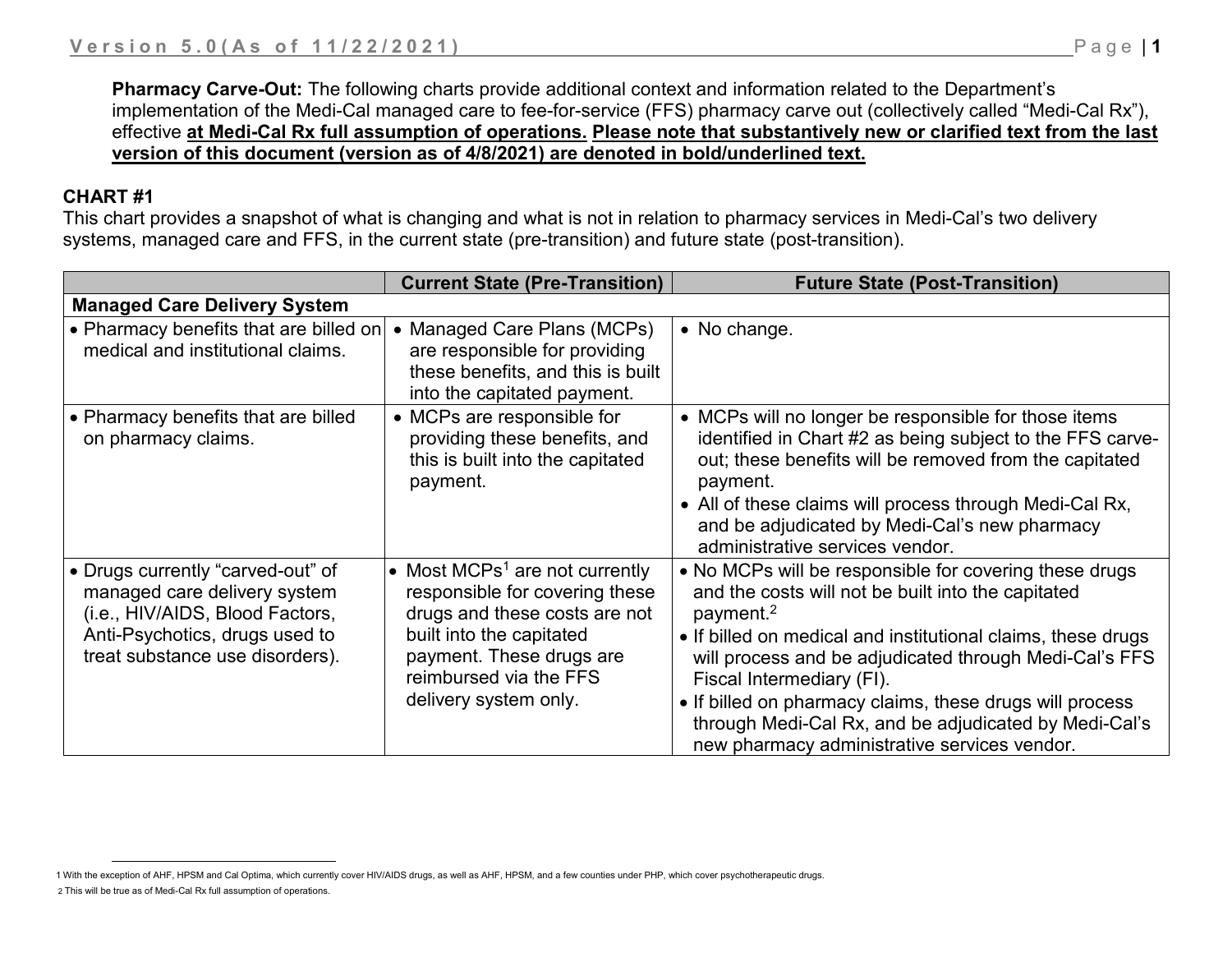## **Chart 1 (Continued)**

|                                                                                                                                                                            | <b>Current State (Pre-Transition)</b>                             | <b>Future State (Post-Transition)</b>                                                                                                                                                                                                                           |
|----------------------------------------------------------------------------------------------------------------------------------------------------------------------------|-------------------------------------------------------------------|-----------------------------------------------------------------------------------------------------------------------------------------------------------------------------------------------------------------------------------------------------------------|
| <b>FFS Delivery System</b>                                                                                                                                                 |                                                                   |                                                                                                                                                                                                                                                                 |
| • Pharmacy benefits that are billed on<br>medical and institutional claims.                                                                                                | • Are processed and adjudicated<br>through Medi-Cal's FFS FI.     | • No change.                                                                                                                                                                                                                                                    |
| • Pharmacy benefits that are billed on<br>pharmacy claims.                                                                                                                 | • Are processed and<br>adjudicated through Medi-<br>Cal's FFS FI. | • All of these claims will process through Medi-Cal Rx and<br>be adjudicated by Medi-Cal's new pharmacy<br>administrative services vendor.                                                                                                                      |
| • Drugs currently "carved-out" of<br>managed care delivery system (i.e.,<br>HIV/AIDS, Blood Factors, Anti-<br>Psychotics, drugs used to treat<br>substance use disorders). | • Are processed and adjudicated<br>through Medi-Cal's FFS FI.     | • If billed on medical and institutional claims, then there<br>will be no change.<br>• If billed on pharmacy claims, then these claims will<br>process through Medi-Cal Rx, and be adjudicated by<br>Medi-Cal's new pharmacy administrative services<br>vendor. |

## **CHART #2**

 $\overline{a}$ 

This chart provides a non-exhaustive inventory of the Medi-Cal pharmacy benefit, characterized as either **not subject** to i.e., those pharmacy benefits that are billed on medical and institutional claims, versus those **subject to** the carve out from managed care to FFS, i.e., all pharmacy benefits that are billed on pharmacy claims. Medi-Cal MCPs should use this chart to better understand the overarching scope of Medi-Cal Rx.

| <b>Pharmacy Benefit</b><br>Category             | <b>Sub-Category</b> | <b>Subject to Carve-out</b><br>$ (Yes, No, Partially3)$ ? | <b>Medical Claim</b><br>(Not "Carved<br>Out" | <b>Pharmacy Claim</b><br>("Carved Out" to<br><b>FFS (Medi-Cal</b><br>Rx) | <b>Billable on Both</b><br><b>Claim Types</b><br>(Yes or No)? |
|-------------------------------------------------|---------------------|-----------------------------------------------------------|----------------------------------------------|--------------------------------------------------------------------------|---------------------------------------------------------------|
| <b>Outpatient Prescription</b>                  | General             | Yes                                                       |                                              |                                                                          | <b>No</b>                                                     |
| Drugs <sup>4</sup>                              | Contraceptives      | Partially                                                 |                                              |                                                                          | Yes                                                           |
| <b>Physician Administered</b><br>Drugs (PADs) - | General             | Partially                                                 | Χ                                            |                                                                          | Yes                                                           |
| including some oral                             |                     |                                                           |                                              |                                                                          |                                                               |
| medications                                     |                     |                                                           |                                              |                                                                          |                                                               |
| Vaccines                                        | General             | Partially                                                 |                                              |                                                                          | Yes                                                           |

<sup>3</sup> Partial carve-out represents those products that can be billed by both a pharmacy claim and a medical claim, but are only carved-out when billed as a pharmacy claim.

<sup>4</sup> This includes prescription drugs, biological products, insulin, etc.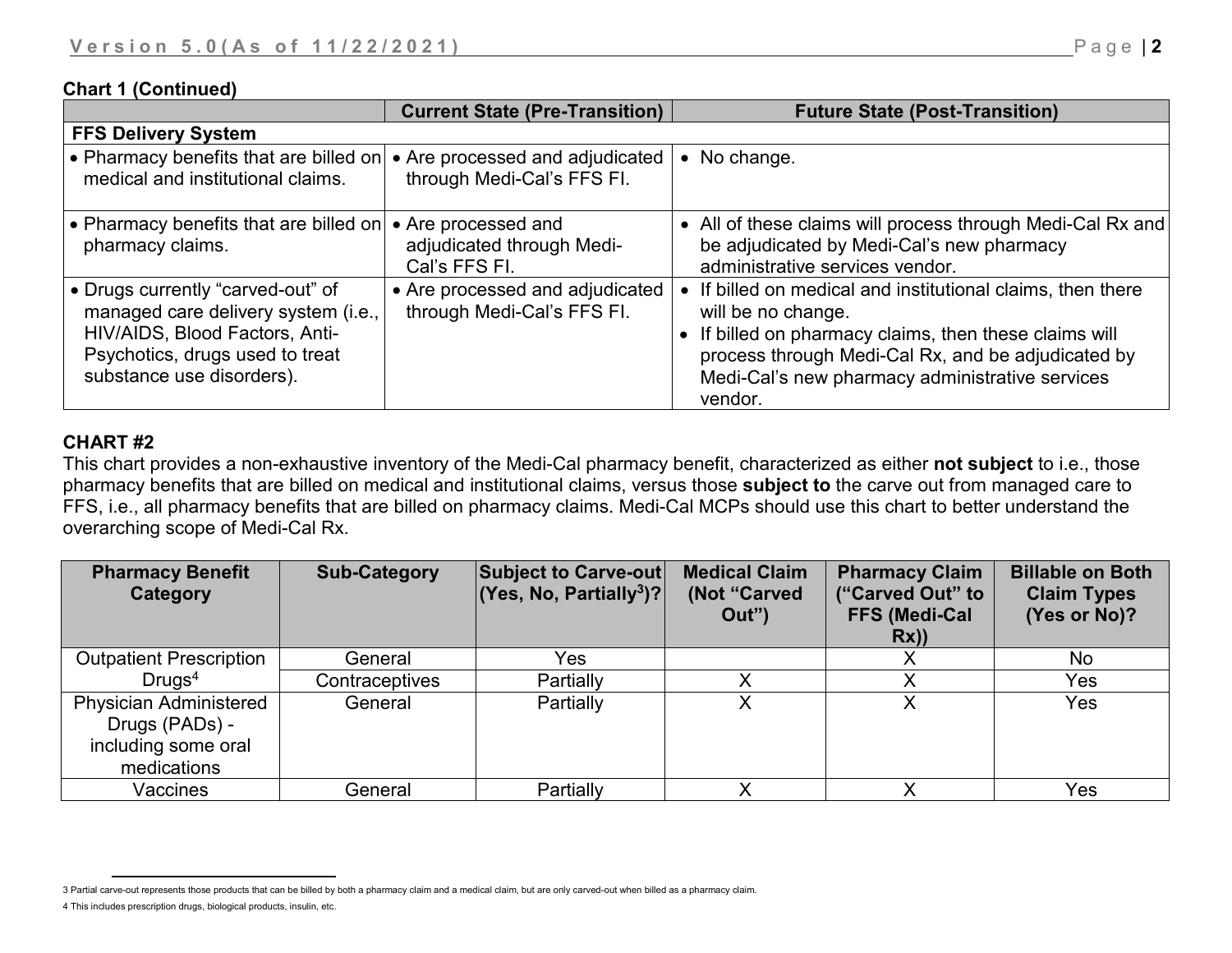## **CHART #2 continued**

| <b>Pharmacy Benefit</b><br>Category                                                                                          | <b>Sub-Category</b>                                                                          | <b>Subject to Carve-out</b><br>Yes, No, Partially)? | <b>Medical Claim</b><br>(Not "Carved<br><u>Out")</u> | <b>Pharmacy Claim</b><br>("Carved Out" to<br><b>FFS (Medi-Cal</b><br>Rx) | <b>Billable on Both</b><br><b>Claim Types</b><br><u>(Yes or No)?</u> |
|------------------------------------------------------------------------------------------------------------------------------|----------------------------------------------------------------------------------------------|-----------------------------------------------------|------------------------------------------------------|--------------------------------------------------------------------------|----------------------------------------------------------------------|
| Over the Counter<br>(OTC), as allowed by<br>law, and only when<br>prescribed via a script<br>from the physician <sup>5</sup> | General                                                                                      | Yes                                                 |                                                      |                                                                          | No                                                                   |
| <b>Incontinence Supplies</b>                                                                                                 | General                                                                                      | <b>No</b>                                           | X                                                    |                                                                          | <b>No</b>                                                            |
| Medical Supplies <sup>6,7,8,9</sup>                                                                                          | <b>Sterile Syringes with</b><br>Needles (non-insulin)                                        | <b>Partially</b>                                    | $\overline{\mathsf{x}}$                              | $\underline{\mathbf{X}}$                                                 | <u>Yes</u>                                                           |
|                                                                                                                              | <b>Insulin Syringes</b>                                                                      | Yes                                                 |                                                      | $\mathsf{X}$                                                             | No                                                                   |
|                                                                                                                              | Pen Needles                                                                                  | Yes                                                 |                                                      | X                                                                        | No                                                                   |
|                                                                                                                              | Lancets                                                                                      | Yes                                                 |                                                      | $\sf X$                                                                  | No                                                                   |
|                                                                                                                              | <b>Diabetic Test Strips</b>                                                                  | Yes                                                 |                                                      | X                                                                        | No                                                                   |
|                                                                                                                              | <b>Glucometers</b>                                                                           | <b>Partially</b>                                    | $\underline{\mathsf{X}}$                             | X                                                                        | <b>Yes</b>                                                           |
|                                                                                                                              | <b>Control Solution</b>                                                                      | <b>Partially</b>                                    | X                                                    | X                                                                        | <b>Yes</b>                                                           |
|                                                                                                                              | <b>Lancing Devices</b>                                                                       | <b>Partially</b>                                    |                                                      | $\underline{\mathsf{X}}$                                                 | <b>Yes</b>                                                           |
|                                                                                                                              | <b>Disposable Insulin</b><br><b>Delivery Devices</b>                                         | <b>Partially</b>                                    | $rac{\mathbf{X}}{\mathbf{X}}$                        | $\underline{\mathsf{X}}$                                                 | <b>Yes</b>                                                           |
|                                                                                                                              | <b>Therapeutic</b><br><b>Continuous Glucose</b><br><b>Monitoring (CGM)</b><br><b>Devices</b> | <b>Partially</b>                                    | $\underline{\mathsf{X}}$                             | $\underline{\mathsf{X}}$                                                 | Yes                                                                  |
|                                                                                                                              | Condoms                                                                                      | Partially                                           | X                                                    | X                                                                        | Yes                                                                  |
|                                                                                                                              | Heparin/Saline flush                                                                         | Partially                                           | $\overline{\mathsf{X}}$                              | X                                                                        | Yes                                                                  |

 $\overline{a}$ 5 In order to be billable to DHCS as a covered Medi-Cal benefit, all OTC drugs must have a prescription, consistent with Social Security Act Section 1927 (Title 42 United States Code Section 1396r-8.)

<sup>6</sup> Medical supplies do not include benefits considered **durable** medical equipment (DME) as defined under applicable federal Medicaid statutes, regulations, and/or policies.

<sup>7</sup> Except as noted on this chart as "partial" or "full" carve out DME, associated DME supplies, and disposable medical supplies will remain the responsibility of the Medi-Cal MCPs in the managed care delivery system; or, in Cal's existing FFS FI on medical or institutional claims, as they are today.

<sup>8</sup> Disposable Insulin Delivery Devices or Therapeutic Continuous Glucose Monitoring (CGM) Devices are included in the 180-day transition policy. An active prior authorization or a recent (within the past 90 days) paid claim **beneficiary's historical file supporting continuity of care will allow a claim to pay.**

<sup>9</sup> For claims previously paid as a medical benefit billed on a CMS 1500 form that require Prior Authorization providers should include the active prior authorization previously submitted with the medical benefit claim and d **recently paid medical claim when they submit the pharmacy claim for the requested product to ensure coverage requirements are met.**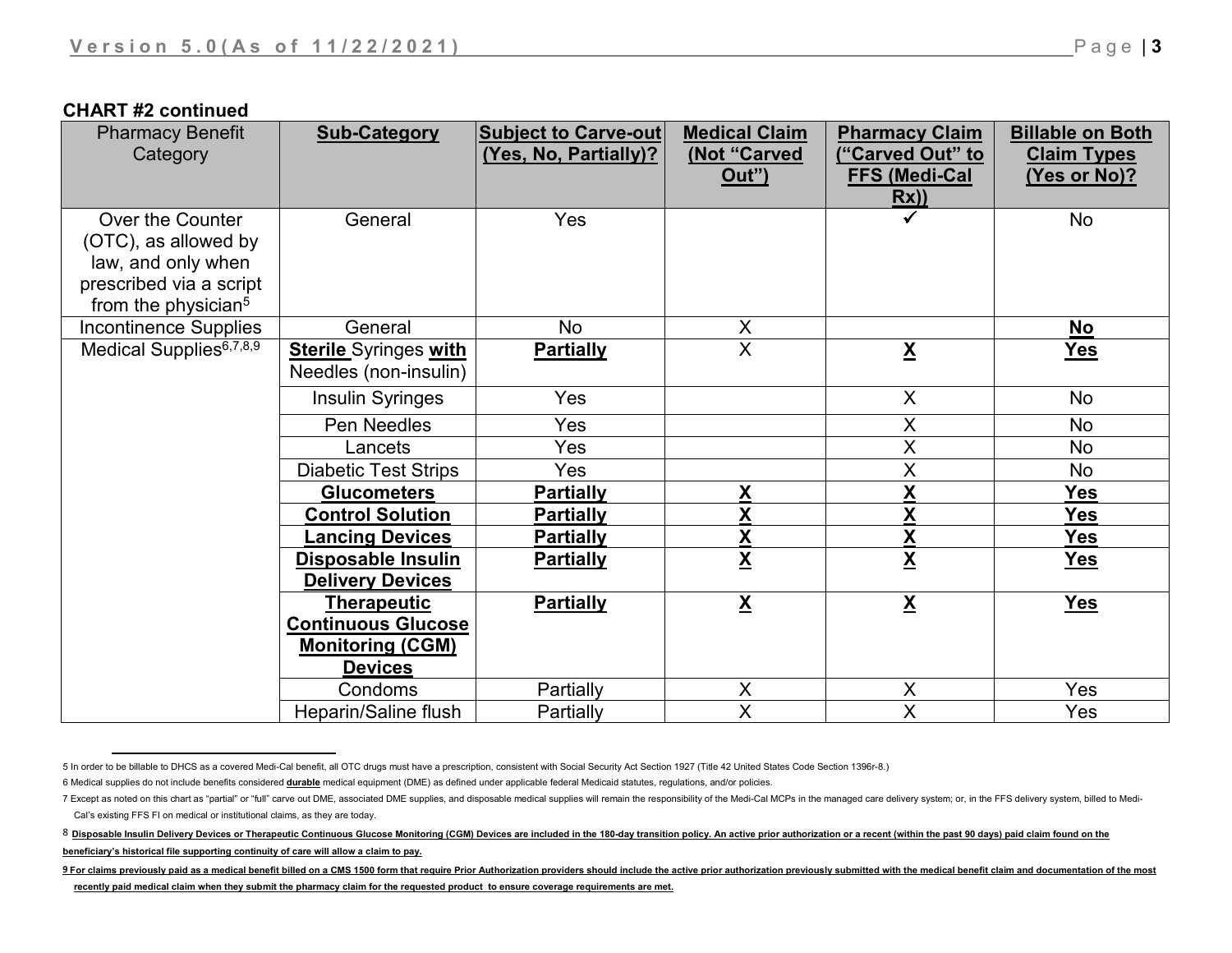| Inhaler assistive<br>devices | <b>Yes</b> | $\checkmark$ | <b>No</b> |
|------------------------------|------------|--------------|-----------|
| Peak flow Meter              | Yes        |              | <b>No</b> |
| Tracheostomy                 | No         |              | <b>No</b> |
| Ostomy                       | No         |              | No        |
| Urological                   | No         |              | No        |
| <b>Wound Care</b>            | No         |              | No        |
| Infusion tubing              | No         |              | <b>No</b> |
| <b>Infusion Pumps</b>        | No         |              | No        |
| Diaphragms/Cervical          | Partially  |              | Yes       |
| caps                         |            |              |           |

# **CHART #2 continued**

l

| <b>Pharmacy Benefit</b><br>Category | <b>Sub-Category</b>                                                         | <b>Subject to Carve-out</b><br>(Yes, No,<br>Partially <sup>10</sup> )? | <b>Medical Claim</b><br>(Not "Carved<br>Out") | <b>Pharmacy Claim</b><br>("Carved Out" to<br><b>FFS (Medi-Cal</b><br>Rx) | <b>Billable on Both</b><br><b>Claim Types</b><br>(Yes or No)? |
|-------------------------------------|-----------------------------------------------------------------------------|------------------------------------------------------------------------|-----------------------------------------------|--------------------------------------------------------------------------|---------------------------------------------------------------|
| Medical Supplies (cont.)            | Thermometer<br>(oral or rectal)                                             | No                                                                     | X                                             |                                                                          | No                                                            |
|                                     | Alcohol Prep Pads<br>(or Alcohol Wipes)                                     | <b>Partially</b>                                                       | X                                             | $\underline{\mathsf{X}}$                                                 | <u>Yes</u>                                                    |
|                                     | 70% isopropyl alcohol<br>swab sticks, and<br>Povidone-iodine swab<br>sticks | No                                                                     | X                                             |                                                                          | No                                                            |
|                                     | Betadine or phisohex<br>solution                                            | No                                                                     | X                                             |                                                                          | No                                                            |
|                                     | Chlorhexidine<br>containing antiseptic                                      | No                                                                     | X                                             |                                                                          | No                                                            |
|                                     | Gloves (non-sterile or<br>sterile)                                          | No                                                                     | X                                             |                                                                          | No                                                            |
|                                     | Sheeting, waterproof<br>(protective underpad,<br>reusable, bed size)        | No                                                                     | X                                             |                                                                          | No                                                            |